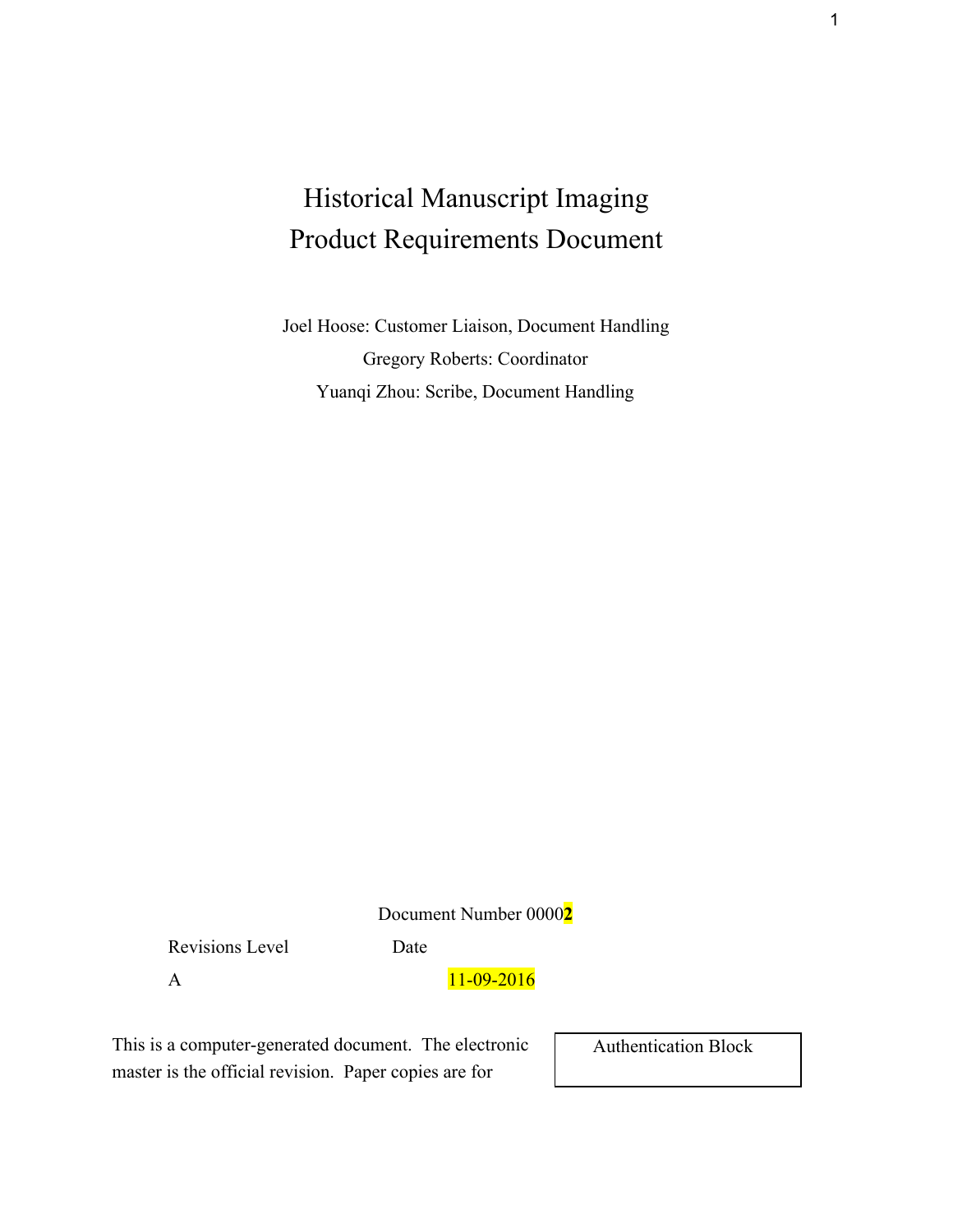| reference only. Paper copies may be authenticated for     |                      |  |               |  |  |
|-----------------------------------------------------------|----------------------|--|---------------|--|--|
| specifically stated purposes in the authentication block. |                      |  |               |  |  |
|                                                           | Rev Description Date |  | Authorization |  |  |
| $\mathbf{A}$                                              | Fourth PRD 12-5-2016 |  | <b>GLR</b>    |  |  |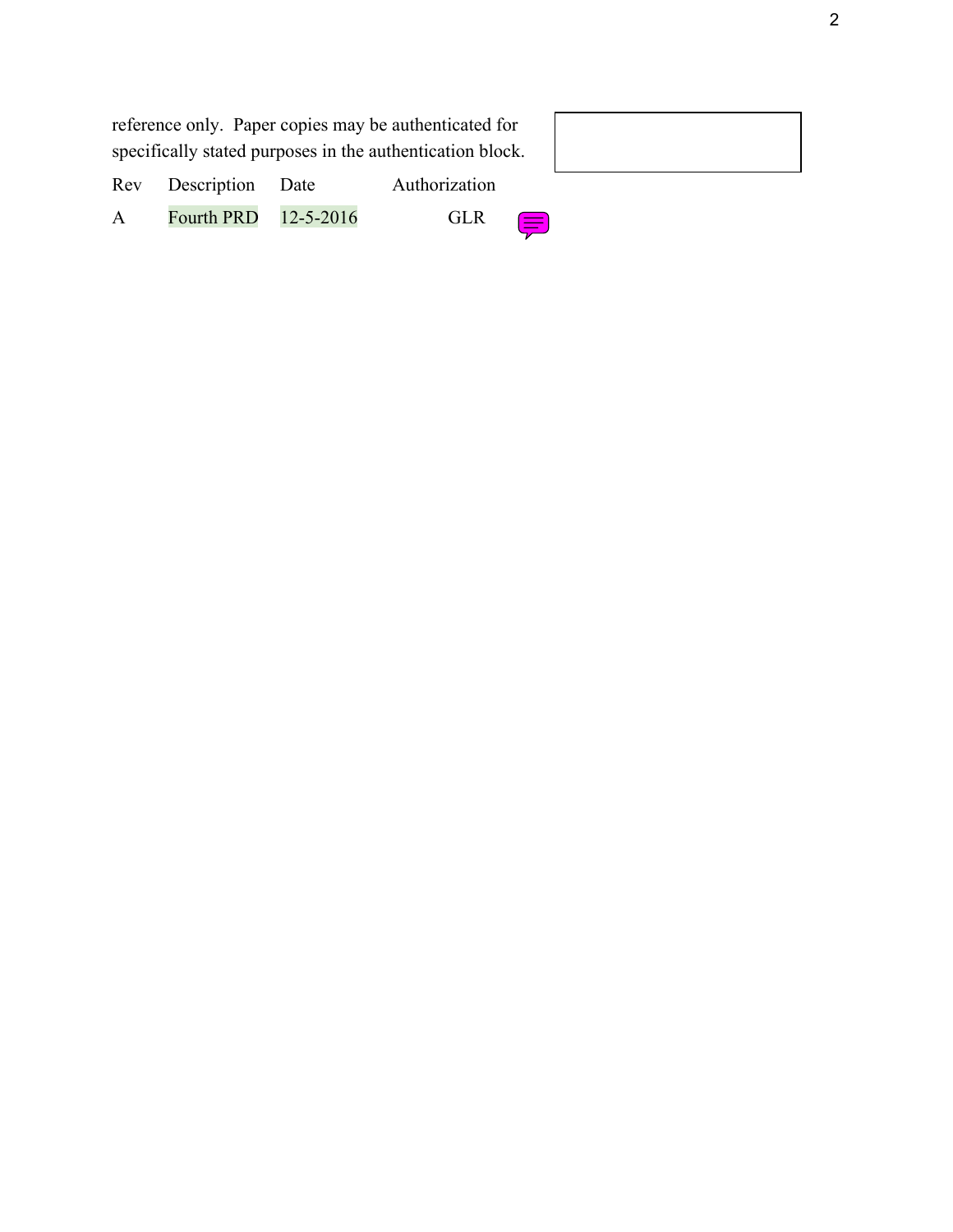| Table of Contents:                 | Page:          |
|------------------------------------|----------------|
| Introduction                       | 4              |
| <b>Customer Information</b>        | $\overline{4}$ |
| Vision                             | $\overline{4}$ |
| <b>Contextual Research</b>         | 5              |
| Element we are not responsible for | 6              |
| <b>Team Roles</b>                  | 6              |
| <b>Book Specifications</b>         | 6              |
| <b>Regulatory Issues</b>           | 8              |
| Fitness for Use                    | 8              |
| <b>Options Moving Forward</b>      | 8              |
| Timeline                           | 9              |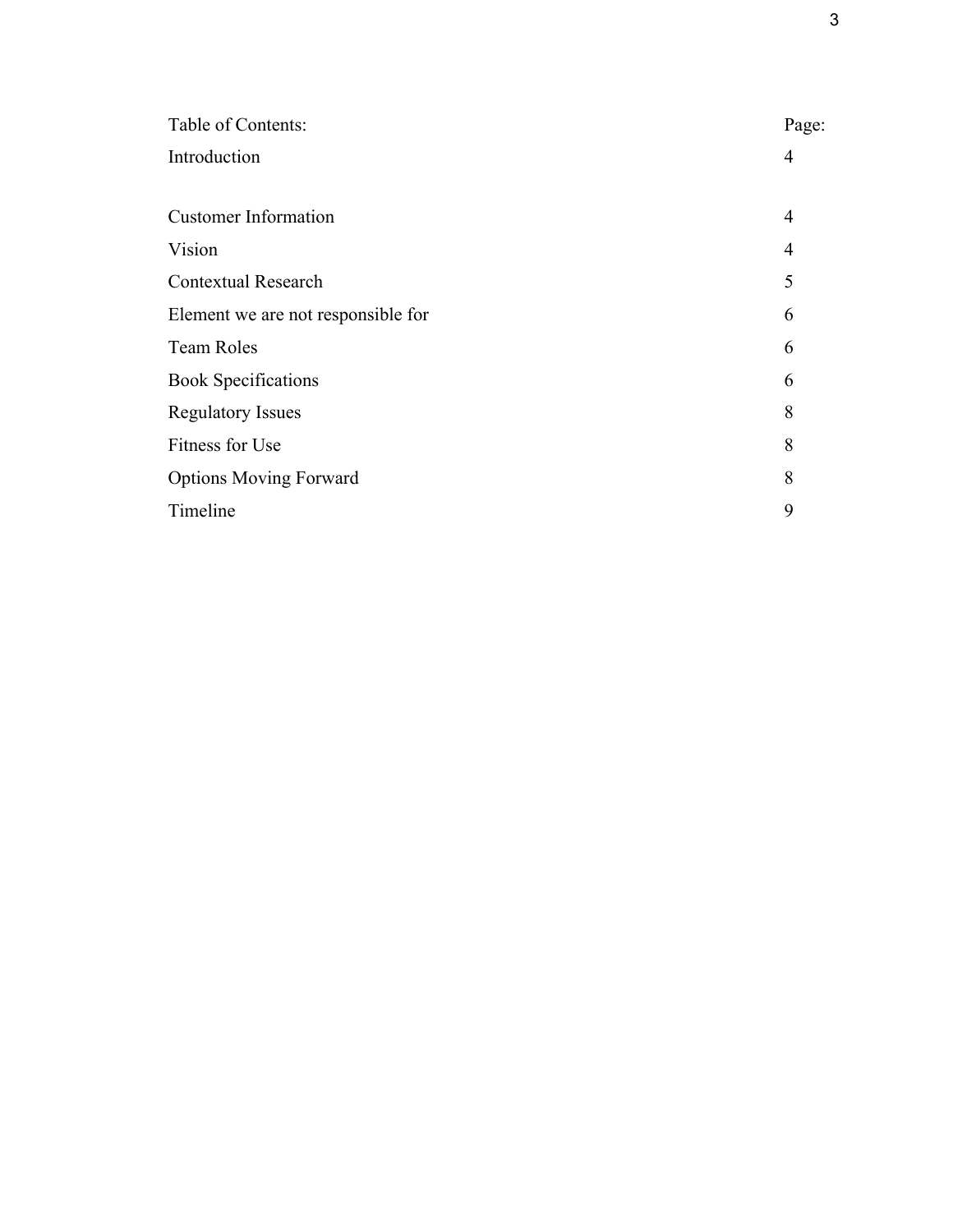## **Introduction**

The historical manuscript imaging is a customer driven product. As such, its design inputs are derived from interactions with customers from the University of Rochester English department and rare books.

#### **Customer Information:**

The customers are Prof. Gregory Heyworth (UR, English Department), Prof. Roger Easton (RIT) and Jessica Lacher-Feldman, Assistant Dean and Director of Rare Books and Special Collections at the library. The faculty advisor is Professor Stroud, from Institute of Optics, UR.

#### **Vision:**

The customer would like to develop a system for imaging of the "tightly bound" manuscripts with at most a 30 degree opening.



 This system should also include a book holder which will hold the book with the binding parallel to the ground, and automatically turn the pages for imaging. What's more, the customer would also like to make this system to image the page down to the binding, if possible. At this time the customer would like our group to explore the use of prisms; a single prism that is able to project an image of an entire page of the book.

#### **Contextual Research:**

The biggest limitation/surprise at this point is the angle that the book can be opened; a 30 degree opening was measured and the space available between pages to work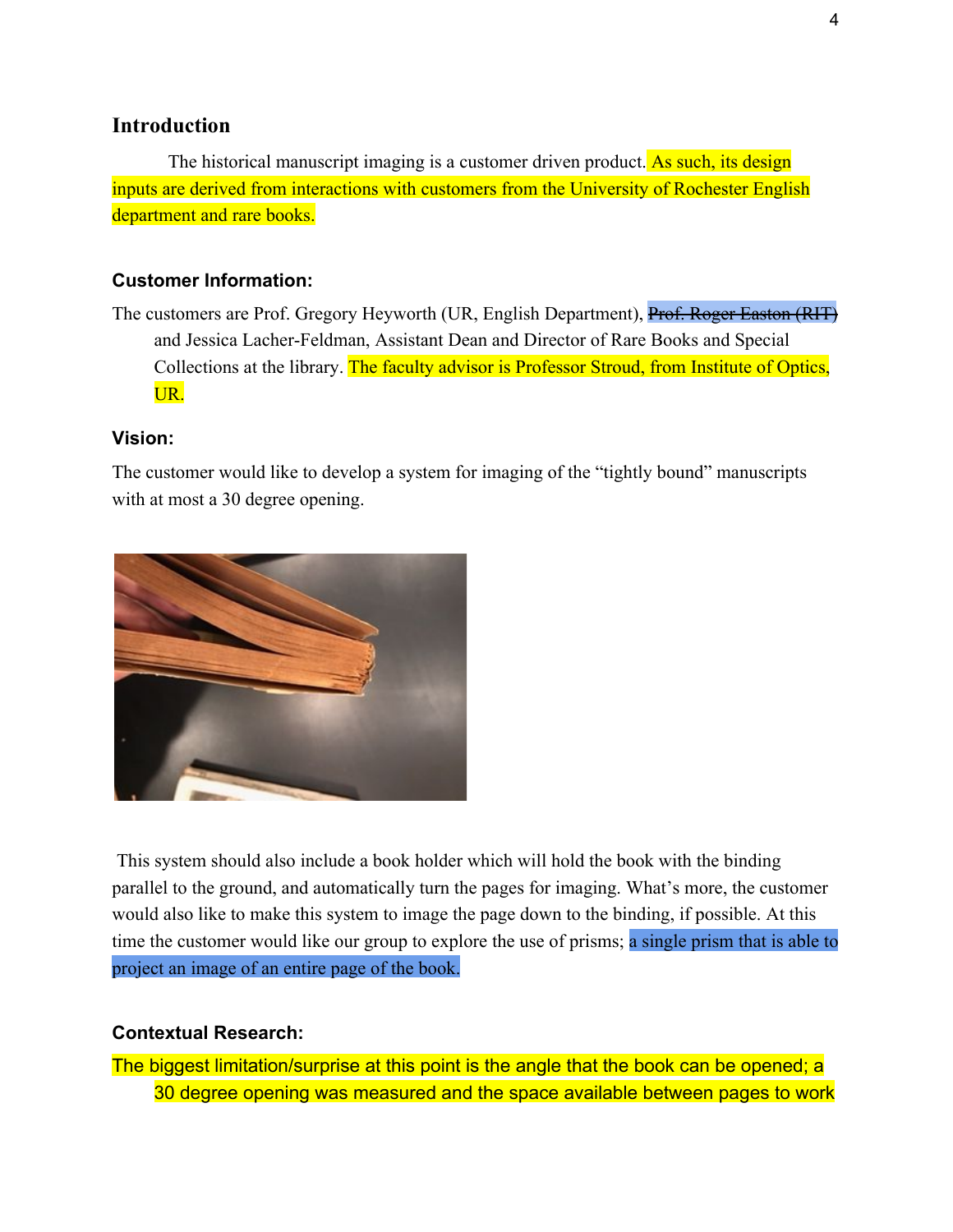with is far less than initially believed, about 2mm horizontal at 4mm vertical from binding. Contrary to initial thoughts, we have found no bending in the binding of various sized books opened to 30 degrees, yet.

- Different prisms with varying geometric orientations were placed into book
- Small diameter lens' were also used for imaging characteristics. This has led us to the possibility of some sort of small lenslet array that can pull and image the length of book in one sweep, this array would need to be adjustable in order to make an image from the deepest depths of the binding accessible.
- Plane mirror

There is the possibility of little to no light in the binding so depending on the system there may be a need for a light source, adding additional geometric constraints.

- We are exploring the viability of a small camera system as well as a laser scanning system.
- Scheimpflug Condition- when the object plane is not parallel with the image and lens plane much of the image is defocused; by rotating the lens plane to the image (sensor) plane the plane of focus(DoF) can be oriented to the object plane.



Mei, Q., Gao, J., Lin, H., Chen, Y., He, Y., Wang, W., . . . Chen, X. (2016). Structure light telecentric stereoscopic vision 3D measurement system based on scheimpflug condition. *Optics and Lasers in Engineering, 86*, 83-91. doi:10.1016/j.optlaseng.2016.05.021

### **Calculation of Prism**

| Length of base | 37cm   |
|----------------|--------|
| Height         | 68.5cm |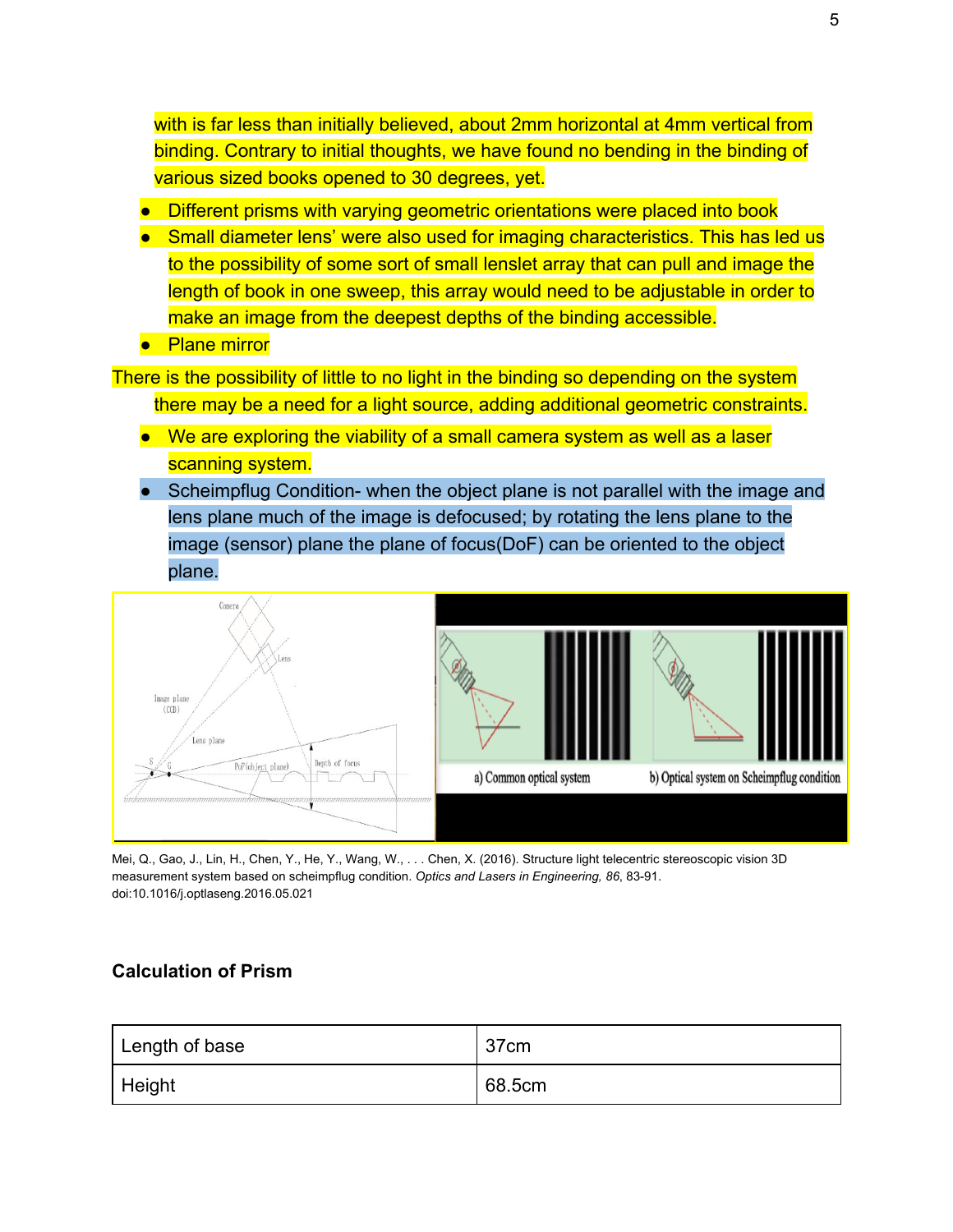| Degree Of angle | <sup>1</sup> 30 degree |
|-----------------|------------------------|
|                 |                        |



### **Elements We are not Responsible For**

- The book holder for the manuscript
- Element which turns pages of the book
- Characterization of the book, such as physical constraints

#### **Team Role:**

Joel Hoose: Customer Liaison, Document Handling

Gregory Roberts: Coordinator

Yuanqi Zhou: Scribe, Document Handling

## **Environment/Book Specifications:**

Due to the delicate nature of the samples the environment must remain as close to the rare books environment as possible, in terms of temperature and humidity.

The surfaces of the instrument in contact with the samples should be easily cleanable, and will not damage the sample.

## **Book Specifications:**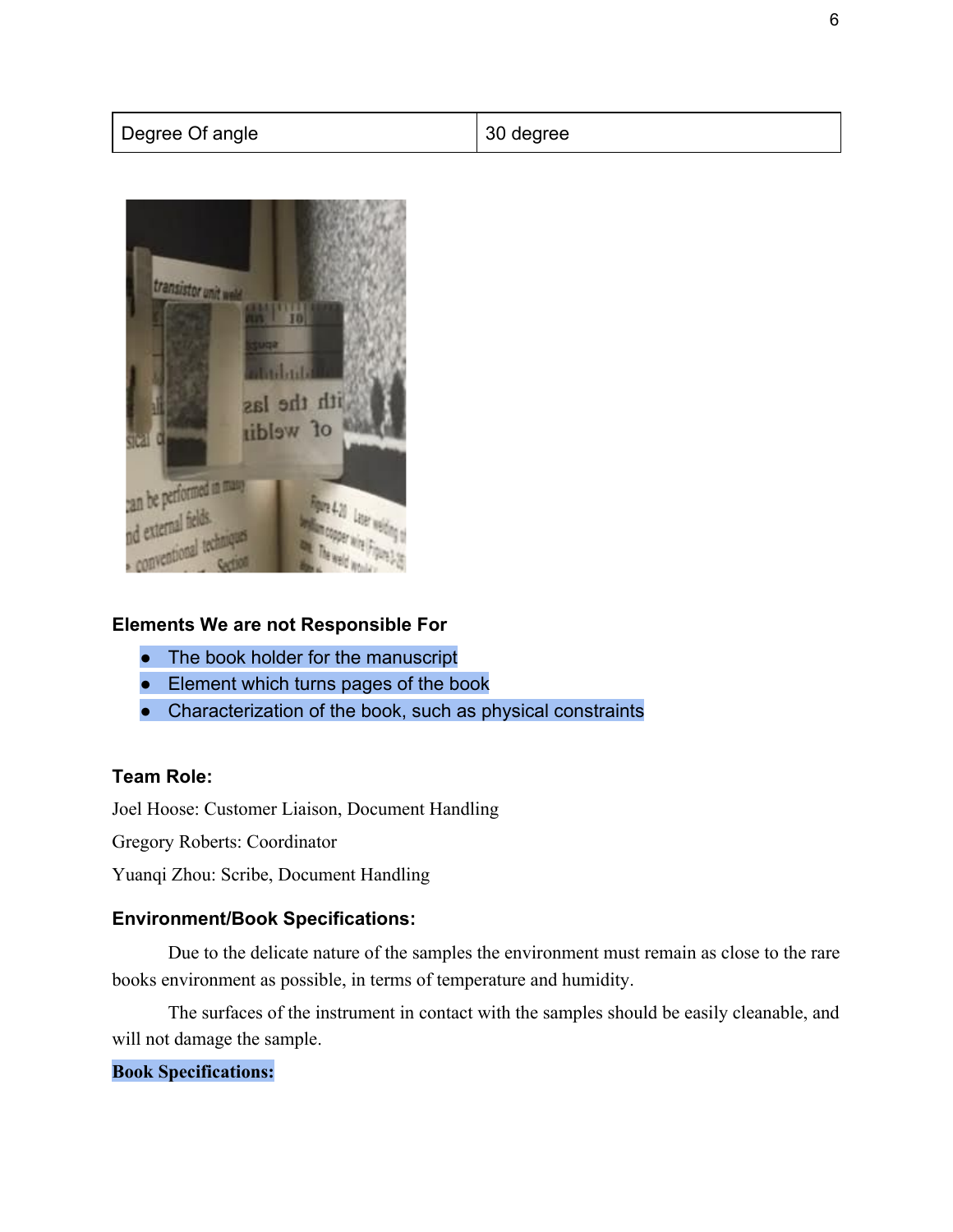| <b>Topics</b>        | Data                             |
|----------------------|----------------------------------|
| <b>Binding style</b> | <b>Perfect Binding</b>           |
| Cover style          | Soft cover                       |
| <b>Book size</b>     | $7'' \times 5''$ (all same size) |
| Pages                | Around 250-350 pages/book        |
| Font size            | 10                               |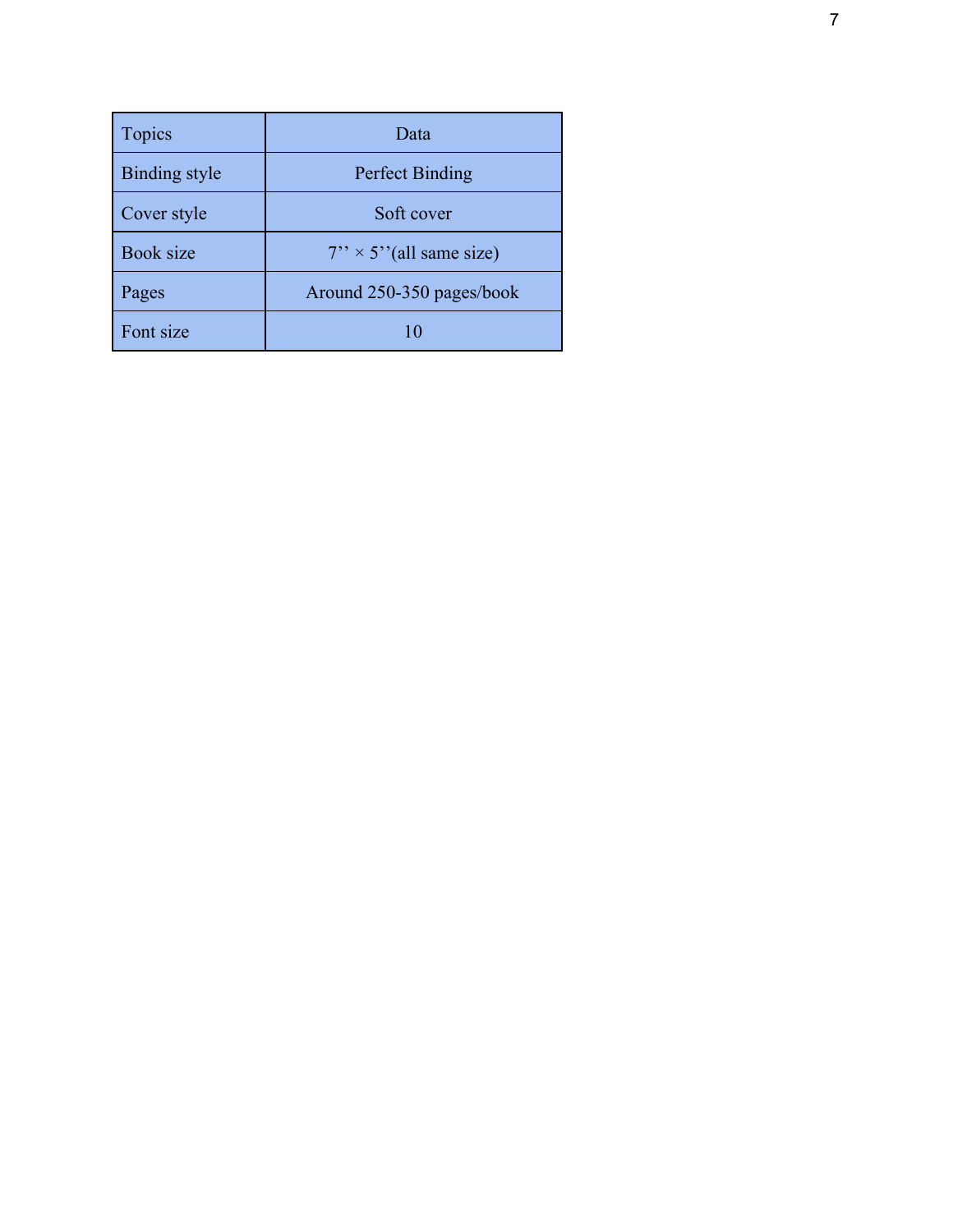

# **Regulatory Issues:**

What are the regulations for imaging rare books?

# **Fitness for use:**

**The system will:**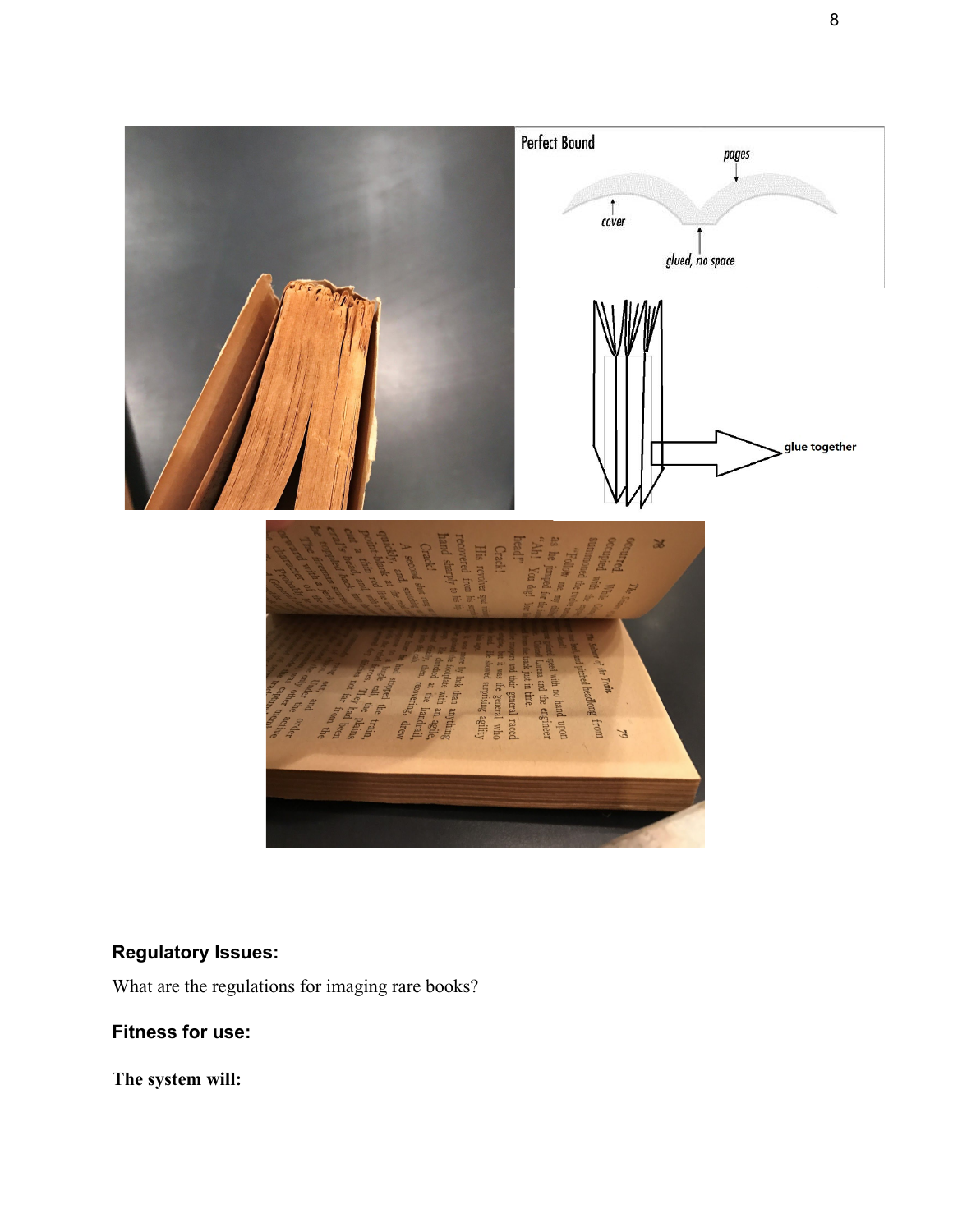- **Image the tight-bound books which can not be opened past 30 degrees**
- Turn the pages of books automatically
- Hold the books without bending or damaging books
- Process the image to get rid of distortion, so that the final image will be easily readable, using as little image processing as possible requested
- Use a laser(if necessary) that operates around 509 nm to ensure no damage is induced to materials.
- **Capable of imaging of books with varying dimensions (Multiple Prisms?)**
- **Should be production robust: Doesn't require frequent recalibration. Requires low maintenance. Relatively insensitive to vibration.**

### **It is desirable that:**

- Capable of imaging the binding part of the books
- Costs less. (No specific budget given)
- System images two pages simultaneously

### **Options Moving Forward**

- Our customer Professor Heyworth recommends that at a physical element inserted into the binding may come into contact with the pages. However, customer Jessica Lacher-Feldman, prefers that no physical element of the imaging device can contact the pages of the book. We will need to get both customers together to discuss and come to a conclusion on this issue.
- Investigate the possibility of manufacturing a prism with a large enough field of view to image an entire page all at once. There is also the possibility we will need to look into the capabilities of imaging with a prism that is not in contact with the object, and if the geometry of the object will allow for imaging to the binding when not in contact.
- We decided to abandon the terahertz imaging technique due to high cost, a preference for non-transmissive light, and the limit on the number of pages which can be imaged.

# **Timeline**

| <b>By PRD Review 1</b> | Assigned the responsibility for each |
|------------------------|--------------------------------------|
|                        | teammate                             |